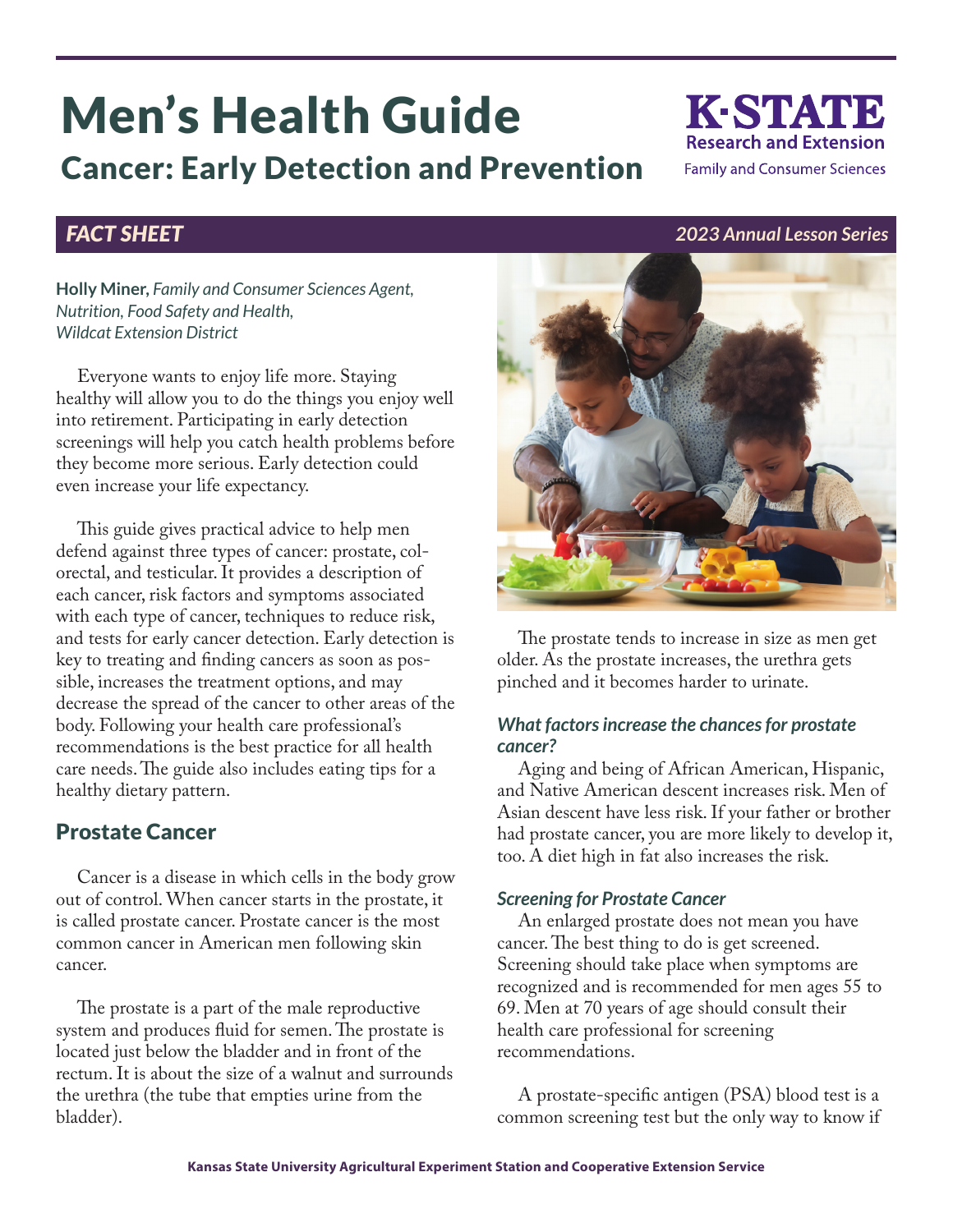an abnormal test is due to cancer is to perform a biopsy. A biopsy removes a small piece of the prostate to look at under a microscope. The biopsy will show if there are cancer cells.

# Colorectal Cancer

Colorectal cancer is the third most frequently diagnosed cancer in both men and women in the U.S. and accounts for 9% of all cancer-related deaths. Colorectal cancer begins in the colon or rectum of the body, and often begins as a growth or polyp that develops into cancer. If detected early, colorectal cancer can be prevented or treated without death occurring. The awareness of this cancer and early detection since the 1980s has resulted in a reduction in the number of deaths.

# *What factors increase the chances for colorectal cancer?*

Being older, having a personal or family history of colorectal cancer, or a father or brother with the cancer, being obese, excessive alcohol or tobacco use, or being an African American man may also increase risk. A diet low in fruits and vegetables, low in fiber, and high in processed foods and a lack of physical activity can also increase risk.

# *Common Problems*

There are many other health problems associated with colorectal cancer that may be clues to aid in the diagnosis. If you have any of these symptoms see a physician for proper diagnosis and treatment.

Symptoms include a change in bowel habits or blood in your stool, diarrhea, constipation, or feeling that the bowel does not empty all the way, any abdominal pain, aches, or cramps that don't go away, or a loss of weight you cannot explain.

# *Screening for Colorectal Cancer*

There are several types of screening tests for colorectal cancer. The Center for Disease Control and Prevention recommend men begin testing at age 45 unless they have an underlying condition that warrants earlier testing. Some tests may be combined for more accurate screening results. As with any testing, follow your health care professionals' recommendations.

The following four types of tests are most often used to screen for colorectal cancer:

- Fecal occult blood test checks stool for blood. This test is an annual test.
- Colonoscopy looks inside the rectum and colon for polyps and other abnormalities and allows doctors to remove growths or obtain a biopsy during the procedure. A colonoscopy should be performed every 10 years or sooner, as recommended by a health care professional.
- Virtual colonoscopy uses a series of x-rays to create images of the colon and shows polyps or other abnormalities. A virtual colonoscopy can be given at age 45. If there are abnormalities, additional tests would be recommended. This test could also show abnormalities of the kidneys, liver, or pancreas. (*[www.cancer.gov/](https://www.cancer.gov/publications/dictionaries/cancer-terms/def/x-ray) [publications/dictionaries/cancer-terms/def/x-ray](https://www.cancer.gov/publications/dictionaries/cancer-terms/def/x-ray)*)
- DNA stool test looks at genetic changes in the stool. A DNA stool test should be performed every three years, unless recommended more often by a health care professional.

Although a digital rectal exam is routinely used to screen for prostate cancer, it is not a reliable screening method for colorectal cancer. (*[www.cancer.](https://www.cancer.gov/publications/dictionaries/cancer-terms/def/digital-rectal-examination) [gov/publications/dictionaries/cancer-terms/def/](https://www.cancer.gov/publications/dictionaries/cancer-terms/def/digital-rectal-examination) [digital-rectal-examination](https://www.cancer.gov/publications/dictionaries/cancer-terms/def/digital-rectal-examination)*)

# Testicular Cancer

Cancer that starts in the testicles is called testicular cancer. There are many different places and kinds of testicular cancer. Treatment depends on the specific type of testicular cancer. Testicular cancer occurs most frequently in men 20 to 35 years of age but has a small .0004% chance of occurrence.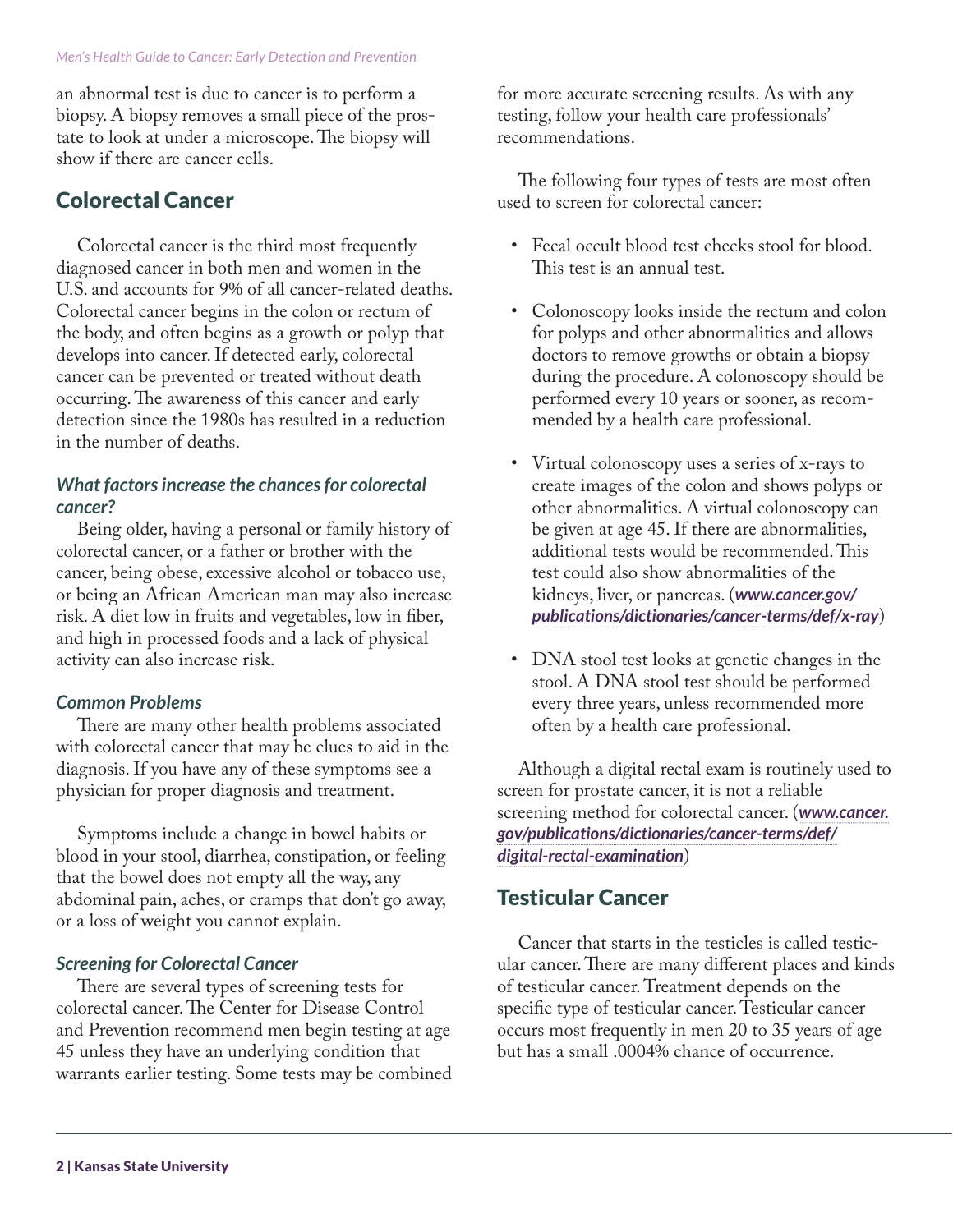

# *What factors increase the chances for testicular cancer?*

- A testicle that does not drop or come down into the scrotum before birth or within the first year after birth.
- Family history may increase risk.
- Some men with one testicle removed for cancer have an increased risk of cancer in the other.
- Some studies suggest tall men may have an increased risk of testicular cancer while others have not.
- Men with HIV are at an increased risk.
- White men have a 4 to 5 times higher rate of testicular cancer compared to African American or Asian American men.

# *Common Problems*

A lump or swelling of the testicle, breast growth or soreness, lower back pain, shortness of breath, chest pain, or a cough, belly pain, headaches, or confusion are common symptoms of testicular cancer. Symptoms should be discussed with a medical provider for diagnosis and treatment, and early detection may allow for more treatment options before cancer spreads.

# *Screening for Testicular Cancer*

Testicular self-exam is best performed after a bath or shower when the skin is relaxed around the scrotum. Examine each testicle for lumps by rolling it gently between your fingers. Once you become familiar with your body this is an easy and effective way to monitor for lumps. Notice any changes in size, shape, or consistency. One testicle may be slightly larger or hang lower than the other and that is normal. Sometimes the tube on the outer side of the testicle may feel like a small bump. An ultrasound may also be used to find a tumor and is painless. If you have any concerns consult your medical professional. Testicular self-exams should be done monthly.

# Choosing a Healthy Dietary Pattern

Following a healthy dietary pattern can benefit the health of all individuals and may help prevent or lessen the risk of some types of cancers. Focus on eating nutrient-dense foods and drinking low-fat milk and non-sugary beverages.

- Nutrient-dense foods provide vitamins and minerals, and have no or little added sugars, saturated fat, and sodium. The core elements that make up a healthy dietary pattern include:
- Eat a variety of vegetables including those that are dark green; red and orange; beans, peas, and lentils; starchy; and other vegetables.
- Select whole fruits, frozen, or canned fruit packed in juice or water, not syrup.
- When selecting grain products make at least half of them whole grains.
- Choose fat-free or low-fat milk, yogurt, and cheese, and/or lactose-free versions and fortified soy beverages as alternatives in the dairy group.
- Protein foods should include lean meats, poultry, and eggs; seafood; and protein alternatives such as beans, peas, lentils, nuts, seeds, dairy, and soy products.